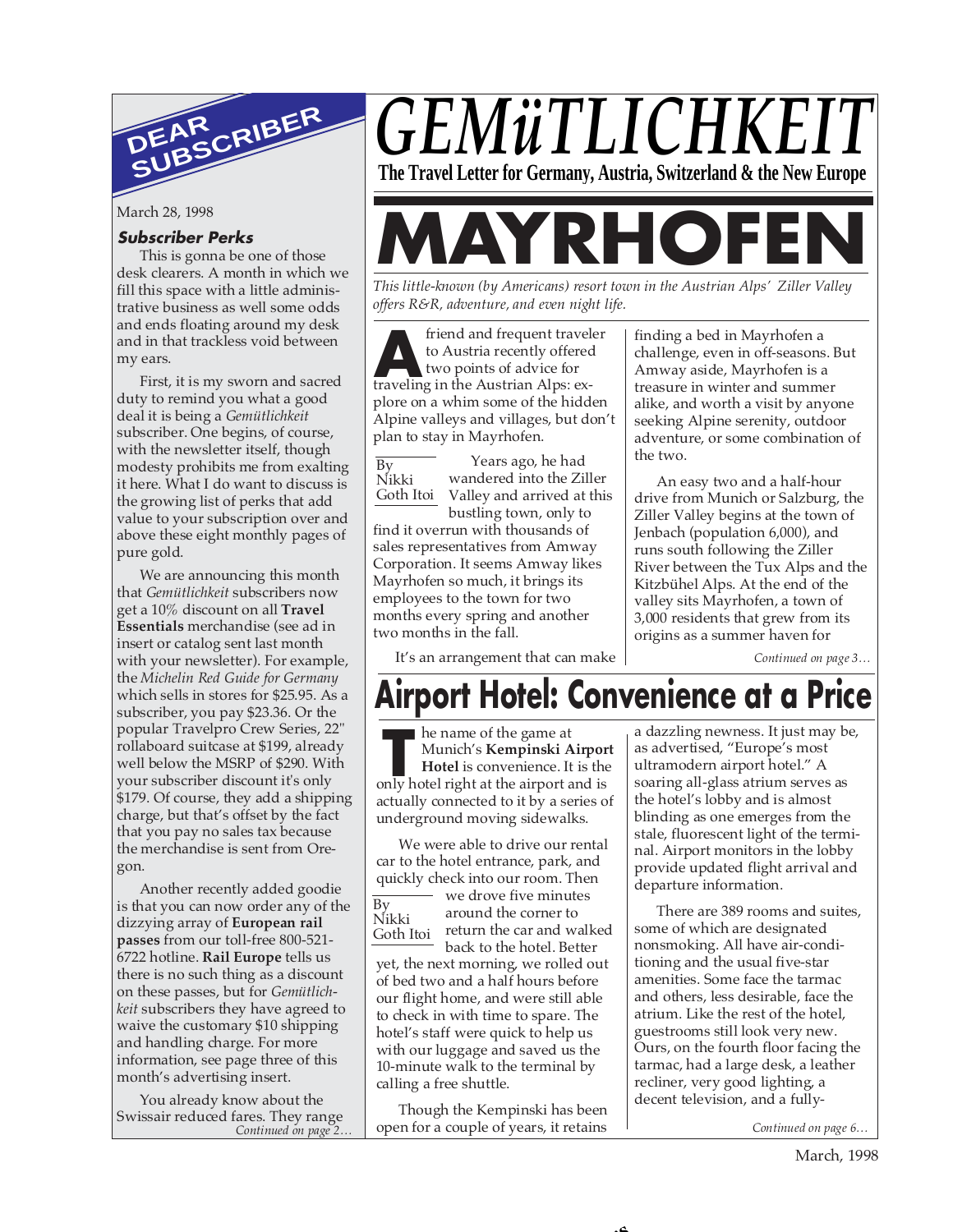#### *DEAR SUBSCRIBER Continued from page 1*

from \$50 to \$600 per ticket, depending on various factors. See the February, 1998, *Gemütlichkeit* for details or, if you don't have that issue, call us at 800-521-6722 and we'll tell you how to obtain the fares at the lower rate.

We are exploring a discount possibility with a couple of hotel groups but for now there is nothing to report. **\*\*\*\***

A few months ago we reported the availability of low weekend hotel rates to be found on the **Internet** at www.travelweb.com/ (at the site choose "Clickit Weekends"). The best deals recently — and these seem to be continuing week after week — are room rates of 135 Sfr. (\$91) at the **Inter-Continental Hotel Zürich**, \$113 per night at the **Forum Hotel Praha** in Prague, 120 DM (\$67) at the **Forum Hotel Hamburg**, 162 DM (\$90) at the **Forum Hotel Leipzig**, 1550 AS (\$121) at the **Hotel Inter-Continental Vienna** and 125 DM (\$69) at the **Forum Hotel Berlin**.

However, when I attempted to make a reservation at the Berlin hotel, the on-line booking system offered a rate of 150 DM (\$83) — still an almost unbelievable price.

**\*\*\*\*** Frequent business traveler to Germany, Bob Gillespie, of Lake Bluff, Illinois, says the best coach seats on United Airlines' Boeing 777 transatlantic flights are bulkhead seats A, B, J and K of Row #16. Next best are the same seats in the Exit Row, #30. He says the bulkhead seats offer a shred of isolation and enough room for a 5'-10" human being to fully extend his or her legs. According to Mr. Gillespie, there is enough room in front of the exit row seats that he has seen passengers sleeping on the floor there. These eight seats are usually reserved for members of United's Premiere frequent flyer program, but even if you're not one of those it can't hurt to ask. **\*\*\*\***

You may have noticed we've recently kicked up our coverage of Austria a notch. No special reason, other than we felt we hadn't been giving the country its fair share of space over the past couple of years. And now comes a New York Times story that says Austria's share of the world tourism market last year declined to 7.6% from 12% in 1976. In addition, the Austrian National Statistics Office reports a 12% drop for July in the number of vacationers. Occupancy rates in Vienna hotels, though up slightly in 1997 to 61.7%, are still last among 10 top European cities.

We at *Gemütlichkeit* view this as an opportunity; like buying stocks when the market takes a big drop. What's bad news for Austria is good news for those of who like to get away from those vast schools of tourists who swim from London to Paris to Rome to Venice to Florence to Provence. If you like near empty museums and palaces, uncrowded restaurants, and hotels that greet you with open arms, this may be your year to see Austria. With fewer tourists and more vacant rooms, hotels around the country could be in a mood to bargain.

**\*\*\*\***

Our lead story in May will be on Berlin, a city which, in my opinion, should be everyone's number one European destination in 1998. I'll tell why in May, but in the meantime read R.W. Apple Jr.'s piece on Berlin in the January issue of *Gourmet Magazine*. Mr. Apple is chief Washington correspondent for the *New York Times* and — I don't mind telling you and hope he doesn't either — a longtime *Gemütlichkeit* subscriber.

**\*\*\*\***

Another subscriber-scribe is Bill Stall of the *Los Angeles Times*. He recently dropped us a long letter after a Swiss vacation during which he and his wife, Anne, spent eight nights in a Wengen apartment rented from the Von Allman family. They paid a modest \$65 per night for Jungfrau-view digs with fireplace, kitchen, dining and living areas and bedroom, above the Chas. Gruebi dairy and cheese store. The Wengen tourist office can provide all the details on such accommodations.

Other Stall trip recommendations include the **Romantik-Hotel Julen** in Zermatt (great Matterhorn view, 212 Sfr./\$143 half board), the Swiss Handwerke store at the Zürich Bahnhof, and the **Mövenpick Hotel** (better than the Hilton) near the Zürich Airport.

M

| <b>Vol. 12, No. 3</b>                                                                                                                                                                                                                                  | <b>GEMüTLICHKEIT</b> |                                                                                                                                                                                                                                                                                                                                                                                               | <b>HOTEL RESTAURANT RATING KEY</b>                                                                                                                          |                                                                             |                                                                         |                         |
|--------------------------------------------------------------------------------------------------------------------------------------------------------------------------------------------------------------------------------------------------------|----------------------|-----------------------------------------------------------------------------------------------------------------------------------------------------------------------------------------------------------------------------------------------------------------------------------------------------------------------------------------------------------------------------------------------|-------------------------------------------------------------------------------------------------------------------------------------------------------------|-----------------------------------------------------------------------------|-------------------------------------------------------------------------|-------------------------|
| <b>March, 1998</b>                                                                                                                                                                                                                                     |                      | The Travel Letter for Germany, Austria, Switzerland & the New Europe                                                                                                                                                                                                                                                                                                                          | <b>Rating Scale</b><br>Excellent                                                                                                                            | <b>Scale</b><br>$16 - 20$                                                   | <b>Hotel Rating Criteria</b><br>People/Service                          | 30%                     |
| <b>Editor &amp; Publisher:</b><br><b>Associate Editors:</b><br><b>Contributing Editors:</b>                                                                                                                                                            |                      | Robert H. Bestor, Jr.<br>Elizabeth Schiller<br>C. Fischer, R. Holliday,<br>Nikki Goth Itoi                                                                                                                                                                                                                                                                                                    | Above Average<br>Average<br>Adequate<br>Unacceptable                                                                                                        | $12 - 15$<br>$8 - 11$<br>$4 - 7$<br>$0 - 3$                                 | Location/Setting<br>Guestrooms<br>Public rooms<br>Facilities/Restaurant | 15%<br>30%<br>5%<br>20% |
| <b>Design &amp; Composition:</b><br><b>Consulting Editor:</b><br><b>Subscription Dept:</b>                                                                                                                                                             |                      | Paul T. Merschdorf<br>Thomas P. Bestor<br>Andy Bestor, K. Steffans<br><b>Gemütlichkeit</b> (ISSN 10431756) is published monthly by UpCountry Publish-<br>ing, 2892 Chronicle Avenue, Hayward, CA 94542. TOLL FREE: 1-800/521-<br>6722 or 510/538-0628. Fax: 510/582-8296. e-mail gemut@pacbell.net. Sub-<br>scriptions are \$67 per year for 12 issues. While every effort is made to provide | <b>Value Rating</b><br><b>Outstanding Value</b><br>Very Good Value<br>Average Value<br>Below Average Value<br>A Rip-Off                                     | <b>Scale</b><br>$17 - 20$<br>$12 - 16$<br>$9 - 11$<br>$5 - 8$<br>$0 -$<br>4 | <b>Restaurant Criteria</b><br>Food<br>Service<br>Atmosphere             | 65%<br>20%<br>15%       |
| correct information in this publication, the publishers can make no quarantees<br>regarding accuracy. Periodicals postage paid in Hayward, CA.<br><b>POSTMASTER: SEND ADDRESS CHANGES TO:</b><br>Gemütlichkeit, 2892 Chronicle Ave., Hayward, CA 94542 |                      |                                                                                                                                                                                                                                                                                                                                                                                               | <b>Special © Designation</b><br>By virtue of location, decor, charm, warmth of management, or<br>combination thereof, an especially pleasant establishment. |                                                                             |                                                                         |                         |

Gemütlichkeit 2 March, 1998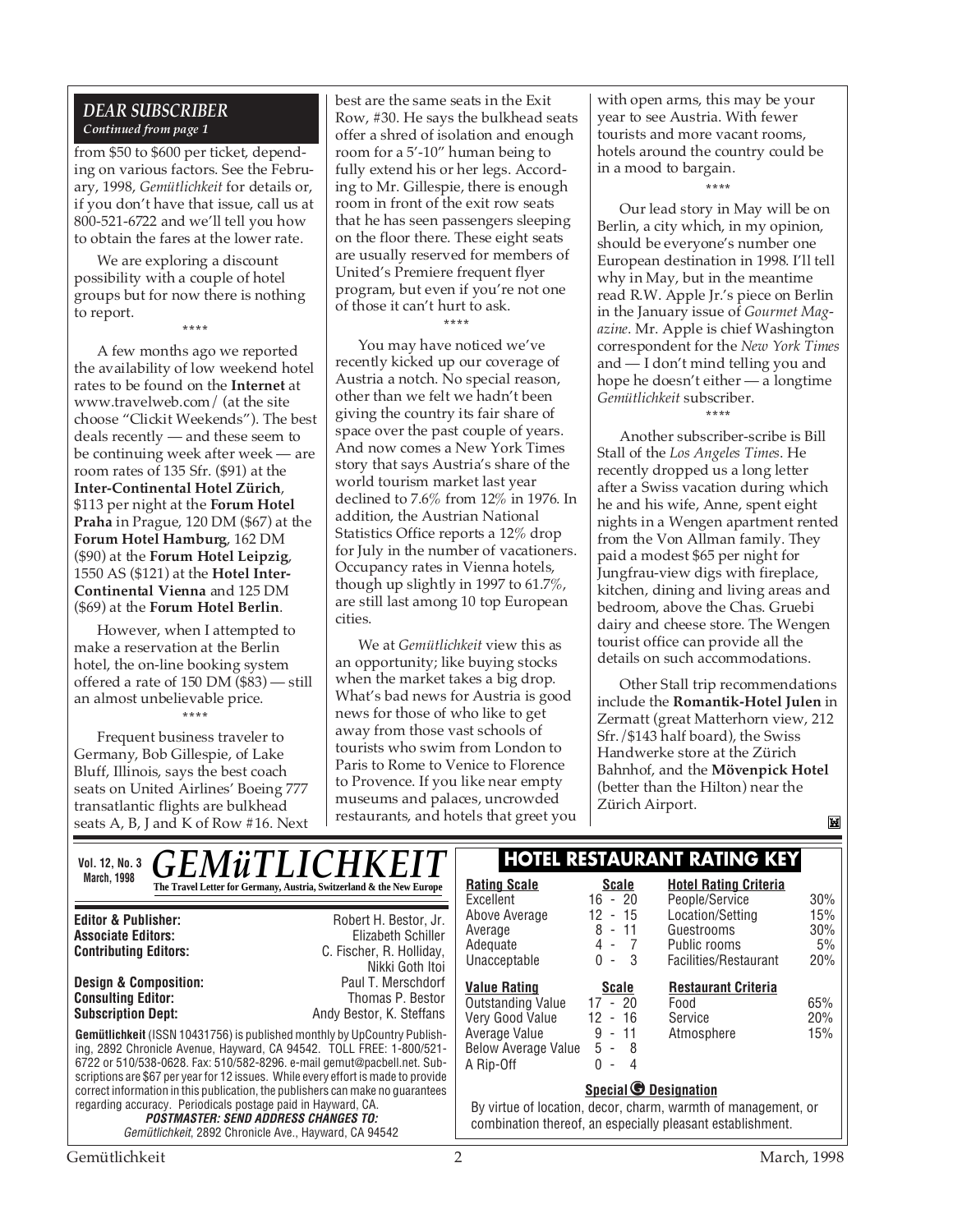#### *MAYRHOFEN Continued from page 1*

Viennese city folk to an 8,900-bed skiing and hiking resort.

The town handles its flood of year-round visitors remarkably well, thanks to an 11-employee tourist office which sends out some 300 brochures a day to prospective guests. They manage to do so while catering to the needs of thousands of current visitors, and also insuring that the town preserves its traditional flavor by sponsoring frequent Tyrolean evenings at the *Europahaus* convention center and other venues around town.

During the winter months, Mayrhofen caters to a fairly young and boisterous crowd of Dutch, British, and German skiers. Until a couple of years ago, the resort had a poor reputation because of terribly long lift lines, but since the installation of a new 15-person per car gondola, the *Penken-Seilbahn*, Mayrhofen has become one of Austria's most popular ski resorts.

A number of wintertime activities, however, don't require traipsing around in stiff boots attached to long, skinny planks. The tourist office can arrange a hot air balloon ride or a panoramic alpine flight, horseback riding, sleigh rides, ice skating, or tobogganing. In the rare case of inclement weather, indoor activities include swimming at the "adventure" pool (*Waldbadstrasse*); soaking in a hot tub, sauna, or Jacuzzi; playing squash, billiards, bowling, or chess; and of course, browsing the shops along *Hauptstrasse*.

#### **When the Snow Melts**

In summer, this ski town transforms into a mountain paradise that appeals to a slightly older, and less raucous crowd. The tourist office likes to point out that the town's location at the end of the Ziller Valley can be deceiving. For hikers, this is only the beginning. Four side valleys branching out from Mayrhofen provide miles of trails for grand views of the valley, low-level walks or hikes, and hut to hut tours and glacier crossings for serious backpackers.

# **Mayrhofen Info**

**Population:** 3000 residents; 8900 guest beds

**Altitude:** 650 meters, 2,133 feet

## **Distances from:**

Munich airport 2.5 hours by car<br>Salzburg 2.5 hours by car 2.5 hours by car 2 hours by train Innsbruck 1 hour by car 50 minutes by train

**Rail Connections:** Jenbach, at the entrance to the Ziller Valley, is on the main line from Innsbruck, Salzburg, and Munich. Change there for the Zillertalbahn which terminates at Mayrhofen.

Mayrhofen Tourist Office, P.O. Box 21, A-6290 Mayrhofen, Info-Hotline: +43 52 85/67 60, fax: +43 52 85/64 116-33, Email: mayrhofen@zillertal.tirol.at, Web address: http://tiscover.com/mayrhofen

#### **Upcoming Events:**

• June 11-14, 1998: Yahoi Mountain Festival (Paragliding)

• July 6-12, 1998: European Week of Culture. Dancers, musicians, singers, chefs, philosophers from all over the continent provide an opportunity for visitors to get acquainted with the diversity of European culture, cuisine, folklore, and people.

• August 14-16 10th annual Country, Blues & Folk Festival. Brings ardent fans of the wild, wild west together in Mayrhofen for a week of celebration.

To get the full effect of the Ziller Valley, take a ride up the *Penken* gondola. Conveniently, it departs from the middle of town (between #470 and #476 *Hauptstrasse*) within walking distance of nearly every hotel. Even nonskiers will appreciate the spectacular views and the abundance of beer huts, outdoor bars, and restaurants serving staples like local brews on tap, hot mulled *Glühwein*, *Würstel*, *Wiener Schnitzel, Gulasch* soup, and apple strudel. The *Penken* gondola is open year-round, from 9am till 5pm daily, weather permitting.

For the truly adventurous, Mayrhofen's most unusual pastime in winter and summer is paragliding. On a clear day, one can look up from the valley floor and spy a dozen or more brightly colored parachutes drifting down from the mountain tops to the valley floor. For 1,000 AS (\$79), adventure-seekers can ride tandem with a guide for a 20 minute-long sail that ends at the

Edenlehen Hotel (see below.)

This June, Mayrhofen will host Europe's biggest paragliding competition, the Yahoi Mountain Festival. It's an event that's designed for observers as much as for the participants. The tourist office claims that during last year's competition there were 211 paragliders in the air at once.

In addition to paragliding, there is a national kayaking competition, a farmer's festival and handcraft presentation, and of course plenty of Tyrolean food and live music.

#### **Night Life**

Apparently, a day of fresh mountain air isn't enough to tire the majority of visitors. Contrary to what one would expect of a secluded mountain town, Mayrhofen has a night life that should please most anyone. Many of the upscale hotels offer live music: the **Elisabeth Hotel** has a Tyrolean Day on Saturday afternoons, piano music on Tuesday evenings, and a live band on Fridays; the **Neuhaus** provides music it describes as "evergreens" — songs not Tyrolean, but also not too modern; and the **Hotel Strass** invites local bands to play in its lounge. In addition, **Mo's Esscafe & Music Room** (*Hauptstrasse* 417, tel +43 5285/63435) is an American pub that features karaoke.

#### **Exploring the Region**

A recommended excursion from Mayrhofen is to leave the valley and drive east on Route 165 over the 1,507 meter (4,944 feet) high Gerlos Pass and across the northern edge of the **Hohe Tauern National Park** toward Zell am See. This 1,786 square meter park is Europe's largest, and contains both Austria's highest peak, the **Grossglockner** at 3,797 meters (12,458 feet) and Austria's tallest waterfall, the **Krimml**.

*Continued on page 4…* In the summertime, there are spectacular views of the triple level falls from the road. Visitors can walk up a four km (2.5 miles) path to get a closer view. (Entry costs 10 AS/\$8 between May and October. The trail does get steep in some parts.) Unfortunately, in winter the Krimml is just a large slab of ice and visitors then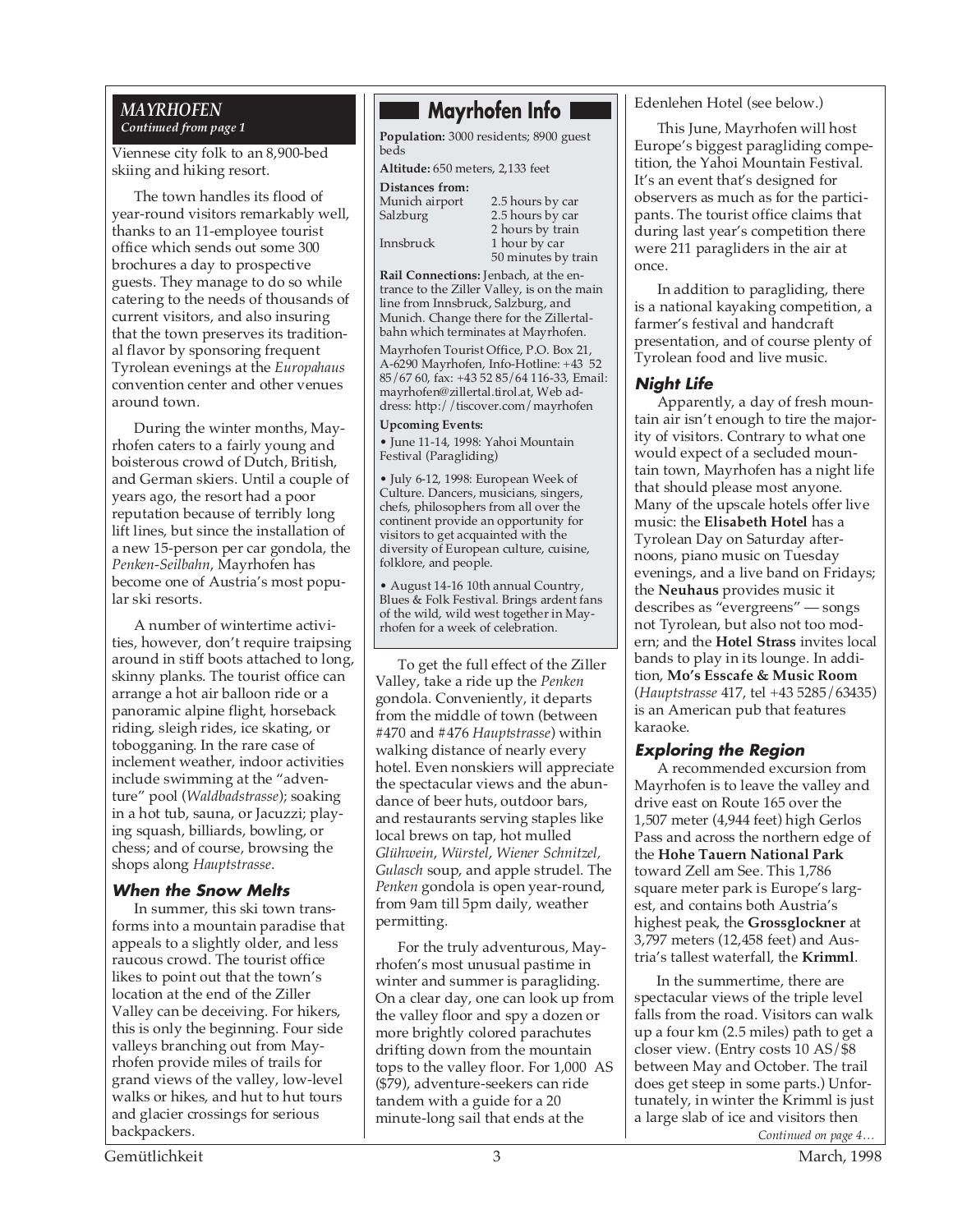#### *MAYRHOFEN Continued from page 3*

may wonder what all the fuss is about.

After the falls, Route 165 continues east toward the town of Mittersill and the start of the Felber Tauern road, which runs south toward Lienz. (More information on Lienz and the Hohe Tauern National Park will appear in a future issue.)

### **Hotels**

Whether Amway is in town or not, the Mayrhofen tourist office will arrange for overnight accommodations in any season.

During our visit in early February, we learned most hotels were booked on the weekends through mid-March, but it was not a problem to find a room midweek on short notice.

Traffic gets congested in the village center, but most hotels have parking and there are several public lots throughout the town.

#### Gästehaus Martha

Our favorite Mayrhofen accommodations are to be found at the tiny three-star Gästehaus Martha, where Karl and Martha Felbermayr offer seven double and two single rooms — all immaculately maintained and newly decorated in pastel colors and simple Tyrolean farm furniture. EDITOR'S CHOICE

The house dates to 1920, when Martha's grandfather built a onestory building for the family and for hosting summertime guests from Vienna. In 1950, her parents renovated the building and added a second story. And in 1991, Martha took over, putting bathrooms with showers (not tubs) in every room and again redecorating. The result is a house that feels new but still has a sense of history, and rooms that are bright and clean, if simple.

In the summertime, she has mostly regular guests, but there are usually a few rooms available. The largest and best is the so-called "pink room," a two-room double on the second floor with large windows that open to a sweeping view of the

valley. The two singles are rather small, but one has a disproportionately large bathroom to compensate. Doubles on the top floor are slightly older with smaller windows, but still have good views.

Breakfast is served in a cozy room on the first floor. There is also a business room equipped with a fax machine. The hotel is centrally located near the tourist office.

**Daily Rates:** Singles 260 to 310 AS (\$21- \$24), doubles 520 to 620 AS (\$41-\$48)

**Contact:** Karl and Martha Felbermayr, Gästehaus Martha, Durst 267, A-6290 Mayrhofen, tel./ fax +43 5285/62324

**Rating:** QUALITY 13/20, VALUE 17/20 **G**

#### Hotel-Pension Edenlehen

In a slightly less central location lies another good value: the threestar Hotel-Pension Edenlehen, overseen by the energetic 23-year old Andreas Hundsbichler and his wife, Irmgard. Together, they tend to 34 double rooms and four singles, plus a restaurant, wine cellar, sauna, and solarium.

The front lobby welcomes guests with a breakfast room flooded with morning sunshine, a fireplace and a small bar. Guestrooms are quite simple in decor, but all feature balconies, TV, and phone. South-facing rooms have larger windows that offer a view of the neighboring town of Finkenberg and the end of the Ziller Valley. Rooms to the north have a view of Mayrhofen and the Penken gondola, but the windows are smaller, which makes the rooms a bit darker. All bathrooms are modern with bathtubs, but the lighting won't be sufficient for tough critics.

Parking is plentiful, as the Edenlehen is just a 10-minute walk from the town center at the edge of a field that is the site of the Yahoi Mountain Festival. Paragliders float down into the valley to land right in front of the hotel and then come in to share a cup of coffee or a shot of sour apple *Schnapps* with the Hundsbichler family.

The Edenlehen's only foreseeable drawback is for those traveling *sans* children. The place is very familyfriendly and Andreas and Irmgard's four young children are very much in evidence. Still, a member of the tourist office staff told us her own parents like the Edenlehen best of any place they've stayed in Mayrhofen.

**Daily Rates:** Singles 460 to 660 AS (\$36-\$52), doubles 920 to 1320 AS (\$72-\$102)

**Contact:** Andreas & Irmgard Hundsbichler, Hotel-Pension Edenlehen, Rauchenwald 676, A-6290 Mayrhofen, tel +43 5285/2300, fax 2300 15

**Rating:** QUALITY 11/20, VALUE 14/20

Hotel-Garni Almhof Also in the category of plain but adequate is Ferdinand and Elisabeth Moigg's three-star Hotel-Garni Almhof.

Despite its central location (about 1/4 mile from the town center), the Almhof is peaceful and quiet. Every room has a balcony, a small bathroom with a shower (no tubs, but plenty of hot water) and toilet, plus a TV, radio, phone, and safe. Parking isn't a problem.

In our small corner room, which featured windows across the length of two sides, we awoke the first morning to a fantastic view of snowcapped peaks glistening in the sun and the Penken gondola starting its morning climb up the valley wall. At night, however, the lighting in both the main room and the bath was rather dim.

Still, if chatting with a cheery hostess in the morning while enjoying a traditional Austrian breakfast — orange juice, coffee or tea, cold cuts, cheese, rolls, and jam — gets your day off to a good start, then the Almhof is worth a visit.

**Daily Rates:** Singles 320 to 380 AS (\$25- \$30), doubles 640 to 760 AS (\$50-\$60)

**Contact:** Ferdinand and Elisabeth Moigg, Hotel-Garni Almhof, Laubichl 141, A-6290 Mayrhofen, tel +43 5285/29 32, fax 29 32 20

**Rating:** QUALITY 11/20, VALUE 15/20

#### Elisabeth Hotel

The Elisabeth is the finest Mayrhofen has to offer and, though a stay here will put a serious dent in your wallet, the hotel and its staff will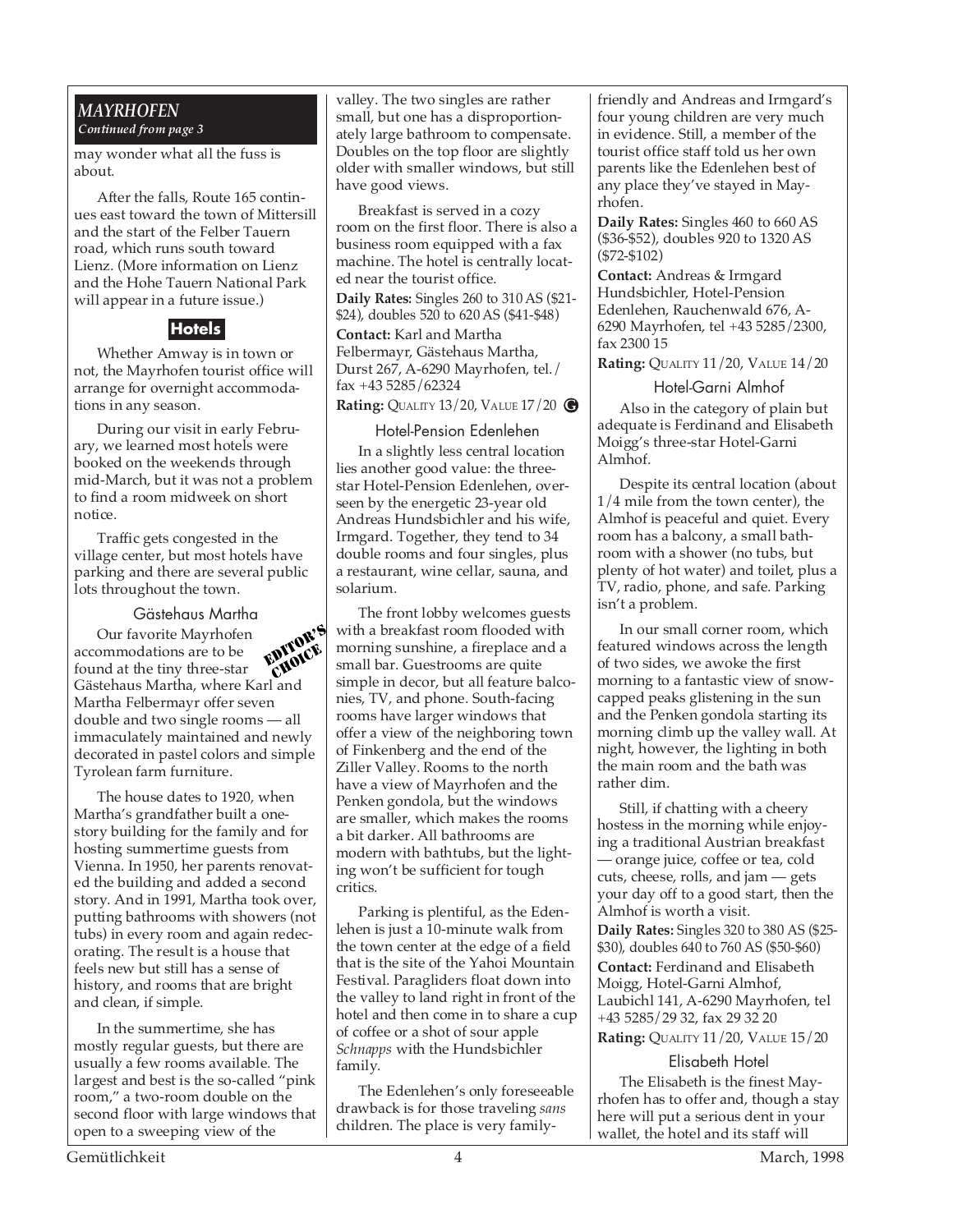probably make it worth the expense. Mike Thaler, a son of the owners, has worked for the **Ritz Carlton** and other fine establishments all over the world and recently returned to share his experience with the town's only five-star hotel.

Every guestroom is decorated differently, but all feature wood paneled walls and ceilings, a balcony, mini-bar, satellite TV, and separate rooms for toilet and bath. Some doubles are bright and airy, others tend more toward dark and cozy. Most of the bathrooms are a bit small for a grand hotel, and even here, the lighting was disappointing.

Amenities abound at the Elisabeth. In particular, the fitness center is a destination in itself, with a large indoor pool, sauna, solarium, steam room, body styling, massage, beauty salon, and Jacuzzi. And its restaurants, **Die Gute Stube**, serving Austrian and international cuisine, and **Mamma Mia**, with pasta and pizza, are popular with locals and regular Mayrhofen visitors.

**Daily Rates:** Singles 1090 to 2250 AS (\$85-\$176), doubles 1980 to 4700 AS (\$155-\$367)

**Contact:** Thaler family, Elisabeth Hotel, Einfahrt Mitte 432, A-6290 Mayrhofen, tel. +43 5285/6767, fax 6767-67, Email: elisabethhotel@netway.at, Web: http://tiscover.com/ elisabethhotel.mayrhofen **Rating:** QUALITY 17/20, VALUE 13/20

#### Hotel Neuhaus

Just across from Mayrhofen's train station (which isn't visible from the hotel in the summer time), a busy receptionist and manager, Elisabeth Gredler, runs the four-star Hotel Neuhaus, making sure guests in its 150 rooms are well tended to.

The hotel actually consists of three connected buildings. The newest rooms were built in 1995 and they are considerably larger than the original ones. About 90 percent have balconies. Those facing south have the best view. Most also have a separate toilet and bath, and a bathtub rather than just a shower. Heated towel racks are standard, as are double sinks. And the lighting in

both rooms and baths is excellent.

Between the high seasons and the Amway invasions, the Moigg family is trying frantically to renovate its older rooms. At Christmas last year, new carpet and curtains were put in the older rooms; the lobby and guest restaurant were also recently refurbished.

In the oldest part of the house are three small restaurants open to the public, each of which serves a different menu. Other guest amenities include an indoor and outdoor Jacuzzi, a three-lane bowling alley, billiards and table tennis. Under construction in the basement is a new sauna. And the hotel is actually connected to the town cinema and another pub. Parking is available on the street or in the hotel's garage.

**Daily rates:** Singles 720 to 1200 AS (\$56-\$94), doubles 1440 to 2400 AS (\$113-\$188)

**Contact:** Josef Moigg, Hotel Neuhaus, Marktplatz 202, A-6290 Mayrhofen, tel. +43/5285/67 03, fax 63 8 08

**Rating:** QUALITY 15/20, VALUE 11/20

#### Hotel Strass

Mayrhofen's Strass family reportedly owns half the block of Hauptstrasse next to the Penken gondola. Its Hotel Strass and Sport Hotel Strass are especially well-known among British tourists for a lively *aprés ski* scene. In addition, the family owns the Garni Strass and the romantic Villa Strass.

The decor in these establishments ranges from modest and unremarkable at the Sport Hotel to luxury rooms with hand painted authentic farm furniture and canopy beds in the Villa.

All rooms include a bath or shower, toilet, balcony, TV, safe, radio, and telephone.

Nonsmokers and vegetarians get special attention here: the hotel reserves a section of its dining room for nonsmokers and offers a vegetarian menu as one of three daily dinner choices.

For sports enthusiasts, the Strass offers two squash courts, an indoor swimming pool, table tennis, billiards, an arcade, solarium, and a hot tub with its own bar. Underground parking is available for an additional fee.

**Daily Rates:** Strass Hotel & Sport Hotel - singles 520 to 970 AS (\$41- \$76), doubles 1040 to 1940 AS (\$81- \$152); Villa Strass & Garni Strass singles 410 to 860 AS (\$32-\$67), doubles 820 to 1720 AS (\$64-\$134) **Contact:** Familie Roscher, Hotel Strass, Hauptstrasse 470, A-6290 Mayrhofen, tel +43 5285/6705-0, fax 63477

**Rating:** QUALITY 13/20, VALUE 12/20

### **Restaurants**

Wirtshaus zum Griena For Ziller Valley cuisine, Wirtshaus zum Griena is *the* place to dine. Here, Anneliese Steinlechner serves local specialties in a 400 yearold farm house located near Mayrhofen's second gondola, the *Ahorn-Seilbahn*.

The restaurant consists of four rustic dining rooms of varying size. We ate in one that years ago served as the children's bedroom. Behind us, bunk beds were built into the wall and our server pointed out a small hole in the ceiling which allowed heat to rise from the children's room to the parents' room on the floor above. In all rooms, exposed wood-beamed ceilings are low, walls are dark, and the light dim and cozy.

We sat at a well-worn, thick wooden table in a corner, and ordered green salads to start, followed by entrees of *Blutwuchtreaschtl* blood sausage and diced potatoes pan fried and then baked in a heavy iron skillet until the top is crusty (105 AS /\$8.27) — and *Kaasschpazlang*, sinfully rich noodles baked with cheese and topped with bread crumbs (120 AS /\$9.50). For dessert, we shared an order of *Apfelreaschl*, sliced apples baked and sprinkled with cinnamon and sugar and topped with whipped cream for 95 AS (\$7.50).

*Continued on page 6…* The menu is written in the local dialect, so even if you know the German words for certain dishes, you might not recognize them here.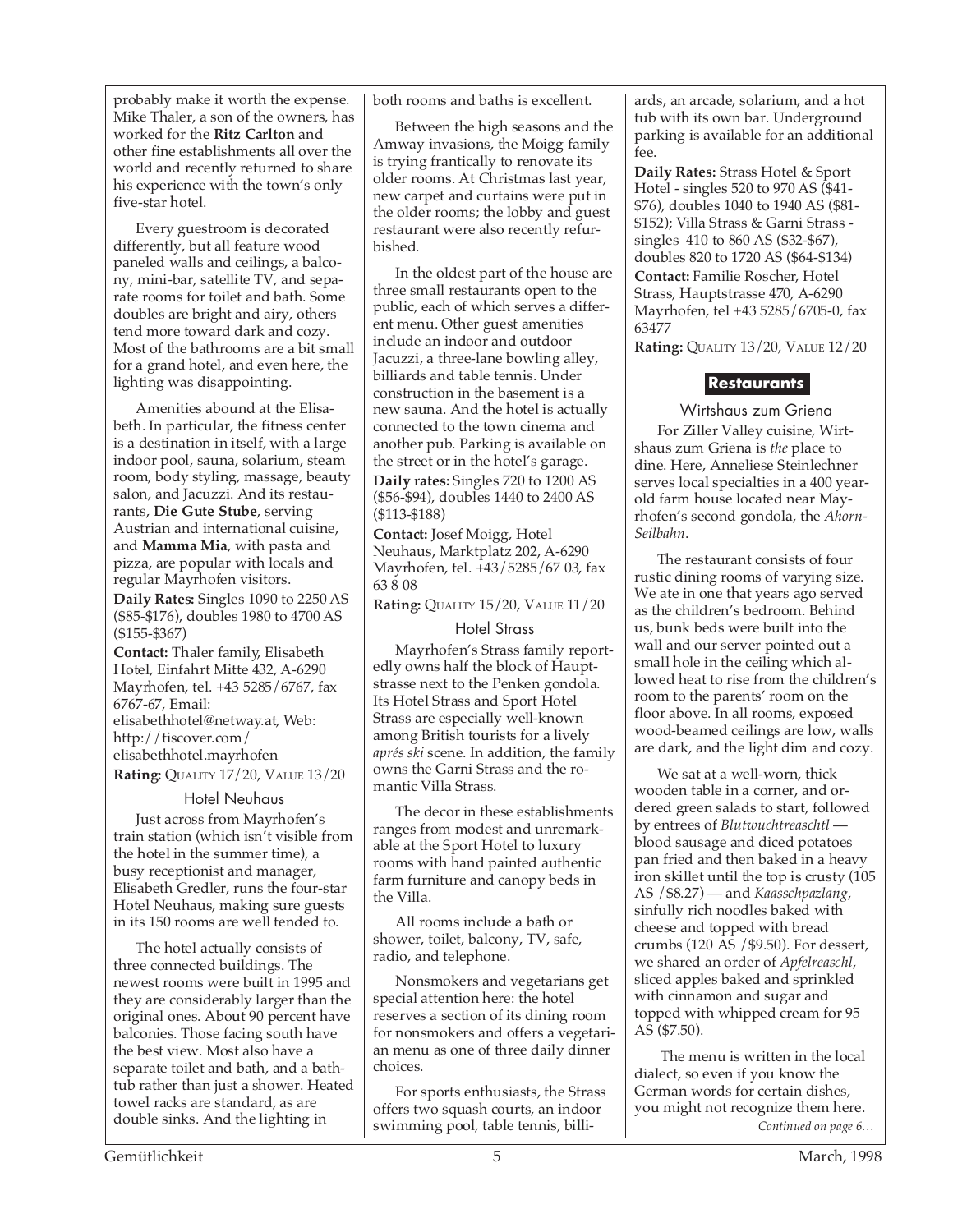#### *MAYERHOFEN Continued from page 5*

Thankfully, the servers are happy to help guests make their selections.

The overall effect of the Griena is to create something of a time warp. By the time we finished eating, it was a shock to walk back outside and see a parking lot full of cars. In fact, for the full effect, many guests opt to arrive at the restaurant in a horsedrawn sleigh.

Wirtshaus zum Griena, Dorf Haus 768, tel +43 5285/62 778 (reservations advised).

Rating: QUALITY: 16/20, VALUE: 16/20

#### Kaiserbründl

Kaiserbründl, run by the Gredler family, is a good standby for a broad range of local and international dishes and a lively crowd. The restaurant sits centrally at street level in the Marktplatz. Around 6pm, skiers start to trickle in for a bite to eat after an hour or two of *aprés ski* cocktails. During our visit, a group of locals and a few Americans hovered around the bar getting refills of Kaiser beer while "Pretty Woman" and other oldies played in the background. In the summertime, guests can dine on a patio outdoors.

Two beers appeared on the table almost immediately after we took our seats and began to browse a menu that started with salads, soups, and appetizers which range in price from 40 to 105 AS (\$3.15-\$8.26). Grilled entrees, including venison, range from 110-190 AS (\$8.66-\$15). Some Italian and even Indian dishes are also featured**.**

We ordered hearty meat dishes. First, a gratineed fillet of pork with a heavy sauce, served with broccoli and potato croquettes (deep fried potatoes loaded with butter) and artistically garnished with slices of peach and pear. Then, a skillet of pan-fried beef tips with mushrooms and sweet peppers served in a creamy, stroganoff-like sauce. The portions were extra large and the food was rich in butter and cream, so needless to say we filled up well before our plates were clean.

Kaiserbründl, Marktplatz 206, tel. 5285/62552 **Rating: QUALITY: 12/20, VALUE: 14/20 <b>M** 

*KEMPINSKI AIRPORT HOTEL Continued from page 5*

stocked minibar. With modern, Scandinavian-style furniture and a sparkling bathroom with chrome fixtures and a shower with both overhead nozzle and a second slid-

ing, detachable shower head.

Another subtle, but important aspect of this hotel; soundproofing. During the entire evening, night, and morning, we never once heard a plane take off.

Oddly, the Kempinski skimped on bath towels, providing only two thin ones for two people. Another small inconvenience was that the only phone sat on the desk, rather than at the bedside, meaning you have to get out of bed to answer it.

The hotel also has underground parking (Lot P26), a business center and a variety of restaurants and bars.

For recreation, there are two saunas, a solarium (tanning salon), an indoor pool with its own bar, and a complete fitness center. Other services include wheelchair access, elevators, child care, washers/ dryers, and room service.

The trade off for all this, of course, is price. Singles and doubles are in the \$150 to \$250 range.

To reach the Kempinski on foot from the airport, simply follow the car rental and parking garage signs.

By car, the hotel is about 30 minutes from central Munich; follow signs to the Flughafen exit off highway A92. The hotel is also connected to the German railway through the airport line (S8).

**Daily Rates:** Singles and doubles 270 to 450 DM (\$150-\$250), children age 12 and under stay free. Rates don't include the Continental breakfast which is 22 DM (\$12) per person.

**Contact:** Kempinski Airport Hotel, Terminalstrasse / Mitte 20, D- 85356 Munich, tel. +49/89/9782-0, tel. +49/ 89/9782-2610. Reserve from the U.S.

9**21 88**0-426-3135 (To obtain the lowest possible rate, *Gemütlichkeit* always recommends contacting both the toll-free reservations service and the hotel directly). Email: sales.muc2@kempinski.com Web: www.kempinski-airport.de **Rating:** QUALITY 16/20, VALUE 11/20

#### A Kempinski Dinner

Dining at the hotel's **Restaurant Charles Lindbergh** was a surprisingly pleasant experience. After a week of breathing smoky air in restaurants all over Austria, we almost fell over when the maitre d' asked if we preferred smoking or nonsmoking.

The restaurant is large enough to accommodate a crowd, but still manages to avoid the institutional atmosphere of a cafeteria; and it beats any other options in the airport itself — we checked.

We treated ourselves to two carafes of an Italian Merlot, roast duck (43 DM/\$24) smothered in a thick, brown gravy; a baked vegetable ragout (29 DM/\$16) with cheese that turned out to be much lighter than it sounded; two slightly wilted salads, and a bottle of Evian to quench our never-ending thirst. The menu is in English, so there's no need to translate, and servers are efficient and attentive.

Including the beverages we paid 105 DM (\$58).

Restaurant Charles Lindbergh, Kempinski Hotel Airport Munich, Terminalstrasse/Mitte 20 85356 Munich, tel +49/89/97820, fax: 9782 2610

**Rating: QUALITY 12/20, VALUE 11/20** 

# **Gemütlichkeit Coming Attractions:**

Berlin Lienz, Austria Göttingen, Germany Locarno, Switzerland A Strasbourg Excursion Vienna Eating Well in Zürich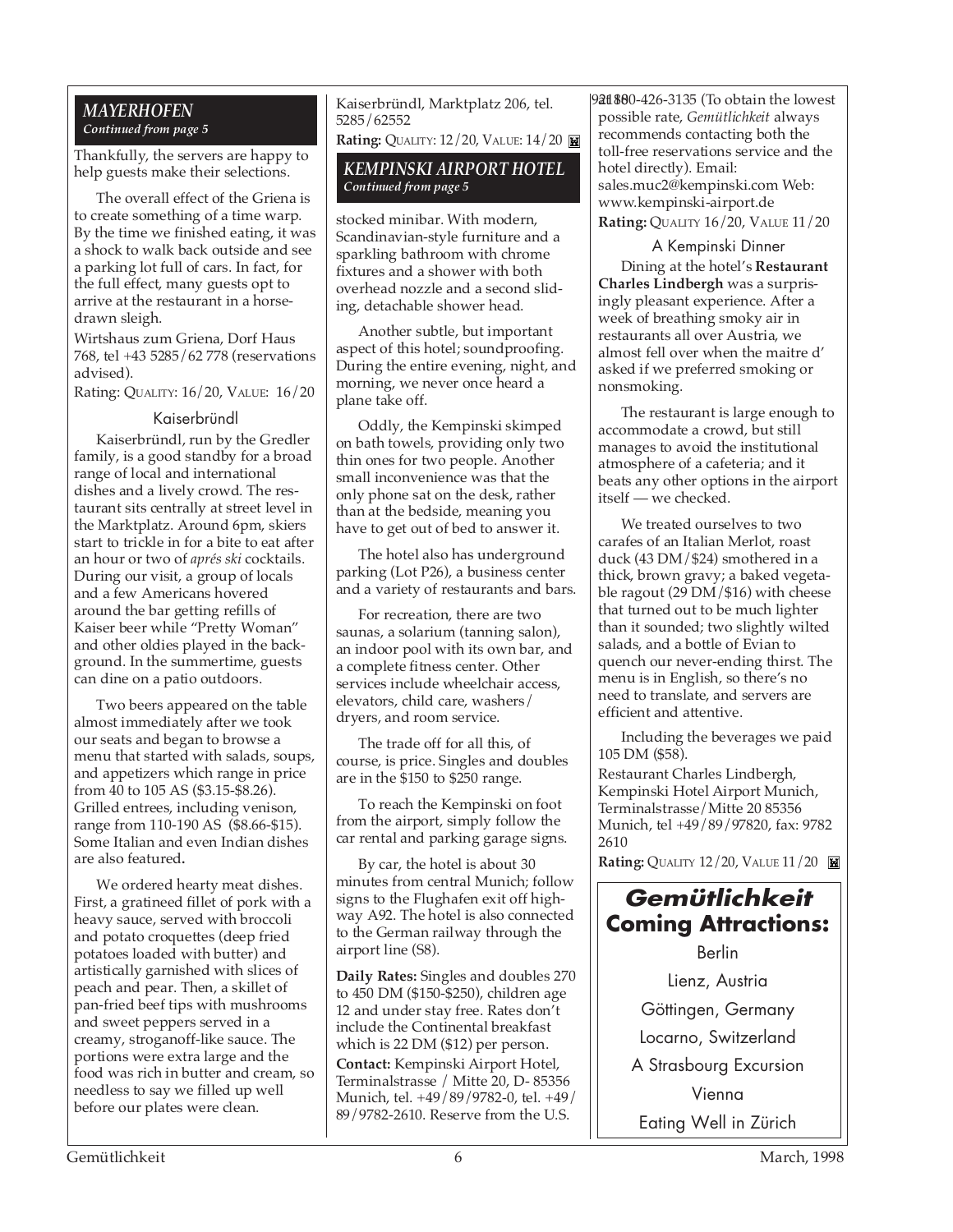

#### **Favorite Hotels**

My wife and I have averaged one 30-day trip per year since 1980. We travel during the winter months to avoid the tourists and several times have been the only guests in a hotel. It is a great way to meet local people and not be bothered with crowds, though some hotels and attractions are not open in the off-season. We always travel independently by car so that we can set out own itinerary.

On our last trip, we ran into more snow than usual. All the major passes in Switzerland were closed so we did not get to all the places we had planned to visit, but, being independent, we just changed our itinerary.

We stayed at the following hotels. Each has its individual charm and we enjoyed them all. The price quoted is for a double room with private bath and breakfast

#### **Switzerland**

Worb (near Bern): **Gasthof Zum Löwen**, Enggisteinstrasse 3, CH-3076 Worb, tel. +41/031 839 23 03, fax 839 58 77, price 160 Sfr. (\$108). One of our favorites. Beautiful, chalet-style building. Owned and operated by the same family for about 600 years. Current owners are Hans-Peter and Ursula Bernhard. Excellent restaurant, but closed on weekends. On those days you are referred to the **Brauerei A. Egger** which is close by and also excellent. Dinner for two with wine: 72 Sfr. (\$49). Dinner at the Brauerei was about the same price.

Zermatt: **Romantic Hotel Julen**, CH-3920 Zermatt, tel. +41/027/966 76 00, fax 966 76 76. Family-owned and operated by Daniela and Paul Julen. Outstanding view of Matterhorn from the south side. Good food. Price 210 Sfr. (\$142) including half board. A bargain!

Amsteg am Gotthard (South of Luzern): **Hotel Stern und Post**, CH-6474, Amsteg am Gotthard, tel. +/041/883 14 40, fax 883 02 61. Another of our very favorites. Our fourth visit. An old Post House. Owned and operated by Elisabeth A. Tresch. A charming hotel with excellent food, and no TV or telephone to distract you. Our room was 160 Sfr (\$108). Dinner for two with wine 80 Sfr. (\$54)

#### **Liechtenstein**

Vaduz: **Hotel-Restaurant Engel,** FL-9490 Vaduz, tel. +41/075/232 03 13., fax. 233 11 59. In the heart of the city. Modern and comfortable. Our room in the back was very quiet. Cost: 160 Sfr. (\$108). They have a very fancy Chinese Restaurant but we chose the traditional one. Dinner for two with wine, 58 Sfr. (\$39).

#### **Austria**

Hof bei Salzburg: **Jagdhof am Fuschlsee**, A-5322 Hof bei Salzburg, tel. +43/ 06229 23 72-0, fax 23 72-413. Beautiful, isolated location in a lovely part of Austria. Originally an old hunting lodge. Rebuilt after a fire about three years ago. Original decor and charm retained. Our room, Number 105 (1300 AS/\$102), had a large sitting area and a balcony overlooking the golf course and lake. Highly recommend the restaurant. Dinner for two with wine about 700 AS (\$55).

#### **Germany**

Schwäbisch Hall-Hessental: **Die Krone**, Wirtsgasse 1, D-74523 Schwäbisch Hall-Hessental, tel. +49/0791/9403-0, fax 9403 84. A Ringhotel. Hessental is a village close to Schwäbisch Hall. Very pleasant and comfortable. Staff friendly and helpful. Very good dinner. Our room cost 178 DM (\$98) and dinner for two with wine was 72 DM (\$40).

Helmstedt: **Holiday Inn Garden Court**, Chardstrasse 2, D-38350 Helmstedt, tel. +49/053 51/1 28-0, fax 128 128. Not your typical American Holiday Inn. Relatively new and very attractive. We had a large, quiet room away from the Autobahn. No restaurant but a nice breakfast is served and also a dinner of cold cuts for those who wish. There is an Autobahn restaurant very close by. Our room was 150 DM (\$82), without breakfast. Breakfast was 20 DM (\$11) each.

Berlin: **Best Western Hotel Stuttgarter Hof**, Anhalter Strasse 9, D-10963 Berlin, tel. +49/030/264 83-0, fax 264 83 900. An older West Berlin hotel but well maintained. Our room in the back was small but comfortable and quiet. Near "Checkpoint Charlie." Convenient bus stop nearby. Pleasant restaurant but a limited menu. In November, they gave a special rate to Best Western Gold Crown Club members of 185 DM (\$102) (normally 320 DM/\$176). Dinner for two with wine was 65 DM (\$36).

Eisenach: **Schlosshotel Eisenach**, am Markt 10, 99817 Eisenach, tel. +49/03691/ 21 42 60. Fax. 21 42 59. A new, small hotel with a 400 year-old wine cellar. In the center of Eisenach next to the church. Owned and operated by the Fam. Reinel. Our room was large, quiet, and very comfortable. Food and service were excellent. We got a weekend rate of 175 DM (\$96) for a deluxe room (normally 210 DM/\$115). Dinner for two with wine was 60 DM (\$33). Highly recommended.

Frankfurt/Dreieich: **Bauer Hotel Europa**, Hauptstasse 47-51, 63303 FFM-Dreieich-Sprendlingen. Tel. 0 61 03/60 40, fax 0 61 03/6 52 65. Best Western Hotel in center of Dreieich about 9 km (6 miles) from Frankfurt airport. Our room on the street was a bit noisy but comfortable. A room in back would have been more satisfactory. Good restaurant close by for a final meal in Germany. Good spot for the last night before flying home. We paid 169 DM (\$93).

> BOB & PAT FARGO PENSACOLA FL

#### **Berlin Memories**

Please extend my subscription for two more years. We really enjoy *Gemütlichkeit*.

Your comments about Berlin in the December '97 issue brought back memories of our very first trip to Berlin in 1964. We were young and looking for adventure so we drove our new signal red Mercedes 230 SL on the Autobahn from Untertürkheim to Berlin. Before reaching the city limits we were stopped at a checkpoint manned by Russian soldiers. We were ordered to get out of our car while they made a thorough search. It was the "happening" we had hoped to experience.

After a long few minutes they gave us a smile and a positive nod and we continued until we reached the **Berlin Hilton**. For \$17.90 plus 15% service charge we had a large double room with private bath and TV. That was 1964.

In 1993, after two weeks in Paris, we picked up our leased Peugeot 405 and headed for Berlin. This time we stayed in Potsdam. Our hotel, the **Mercure** — \$158 for a double with CNN on the TV — was located within walking distance of the rail station and the boat dock. The rail service was excellent, but the boat trip with German school children was memorable. The children took turns sitting with us so they could pet our miniature wirehaired dachshund.

We walked many miles in Berlin; on the Ku'damm we had a delicious dinner of *Spargel,* ham and red ber-

*Continued on page 8…*